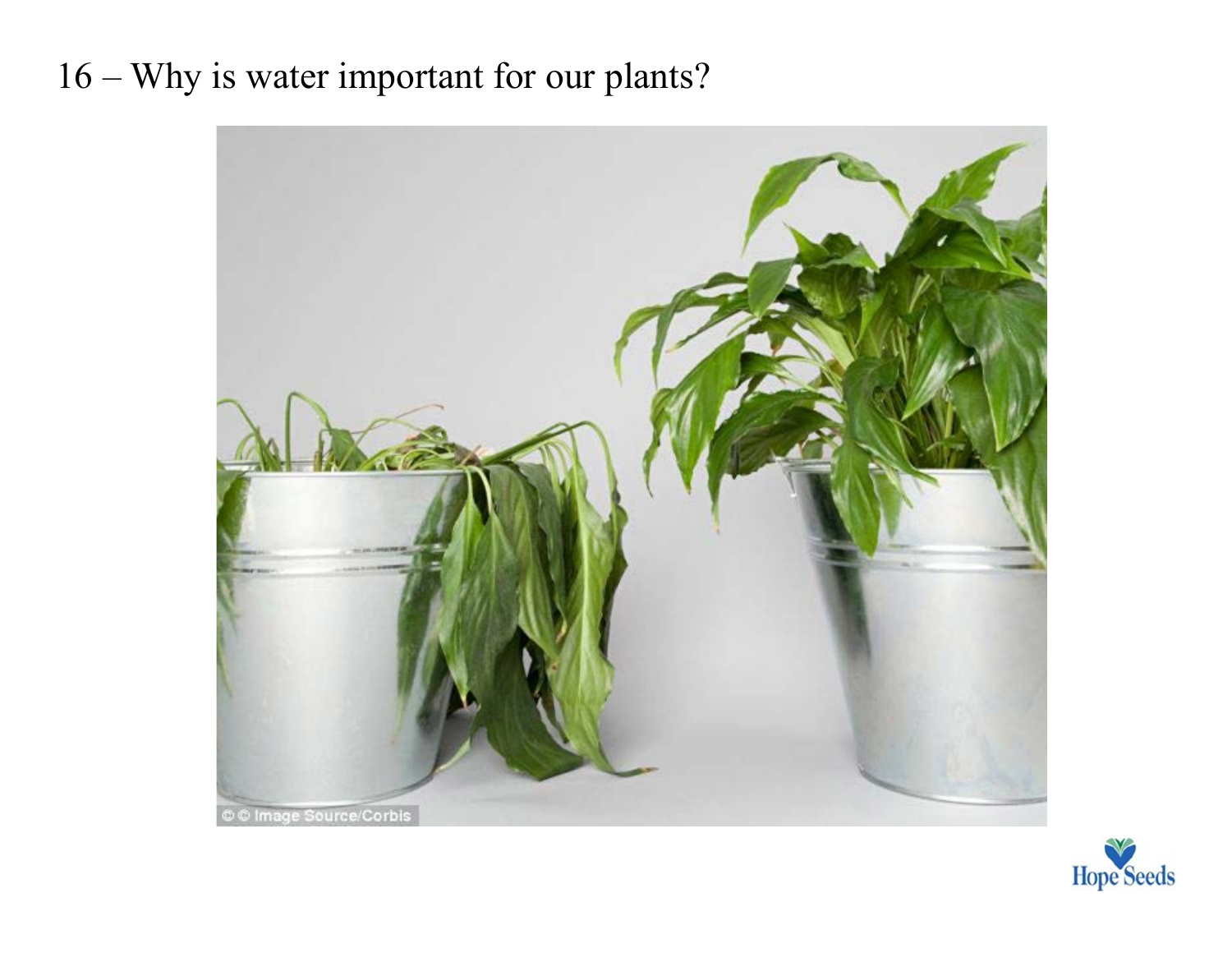## 16 – Why is water important for our plants?

- Water helps the plant move nutrients from the soil up through its stems and leaves.
- Water also keeps the plant moist and flexible. And water, along with sunshine and good soil, helps the plant make its own food.
- Plants can get water from rain, but when there is not enough rain, we need to water them.

God's Word: <sup>11</sup> The Lord will always lead you. He will satisfy your needs in dry lands. He will give strength to your bones. You will be like a garden that has much water. You will be like a spring that never runs dry. Isaiah 58:11

\*Just like we water our plants to keep them healthy, God gives us everything we need to know him and love him. He provides food for our bodies and his Word, Jesus, so we can know how to live. Remember to thank him for everything he blesses you with.

**Activity:** Do Activity Card Ls. 16 (Materials – crayons or colored pencils) **Garden Work:** Make up a watering schedule for your garden.